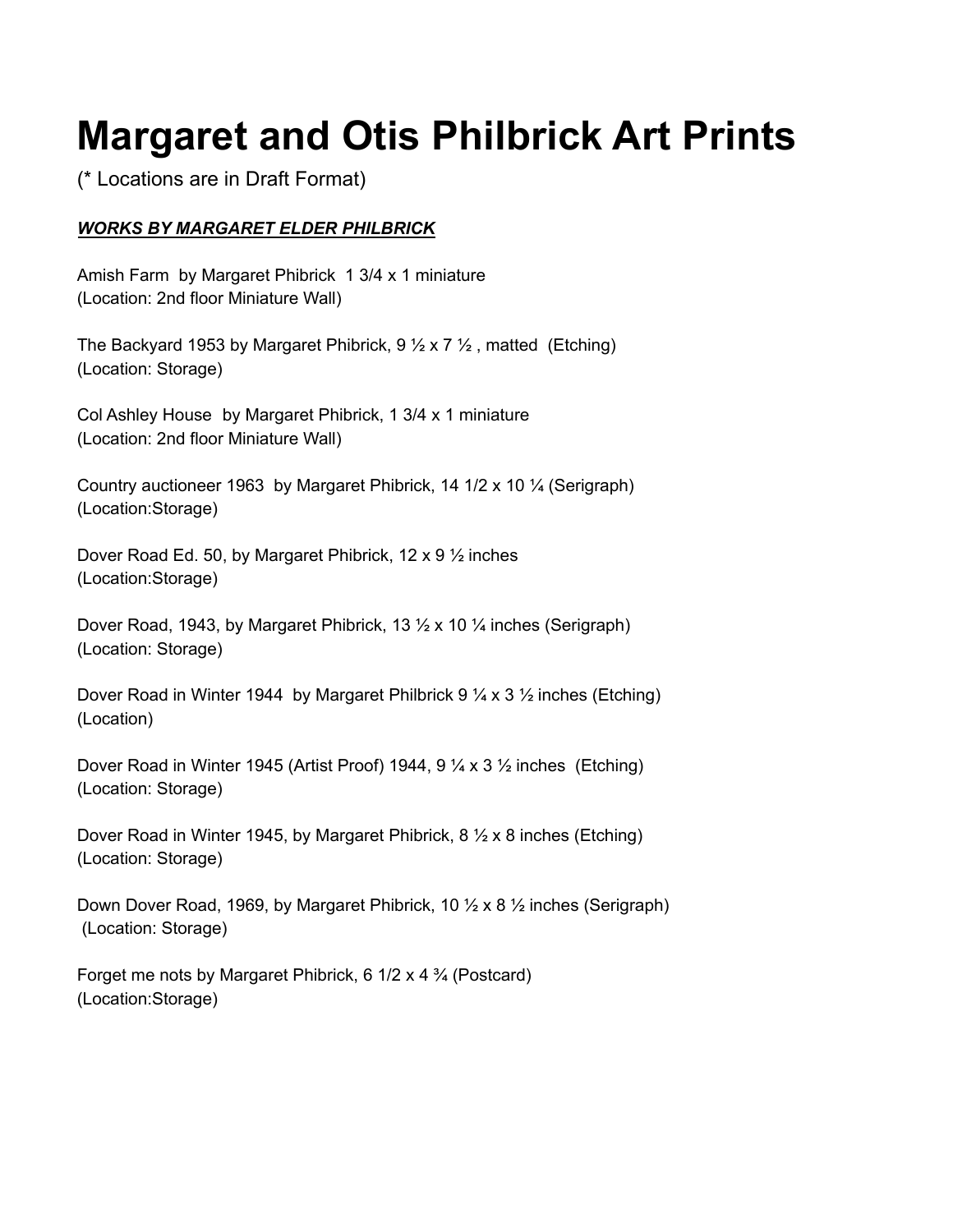Front Yard in Winter, 1945, by Margaret Phibrick,  $7 \frac{1}{2} \times 4 \frac{1}{2}$  inches matted (Etching) (Location: Storage)

Gay Farm, 1944, by Margaret Phibrick,  $5\frac{1}{2} \times 3\frac{3}{4}$  inches (Etching) (Location:2nd floor Miniature Wall)

July Afternoon, Ed 100, 1941 by Margaret Phibrick, 12  $\frac{1}{4}$  x 9  $\frac{1}{2}$  inches, matted (Etching) (Location: Reference - Summer Corner)

June Morning, signed Margaret Elder Philbrick, 1943, 12 x 9 ½ inches, matted (Etching) (Location: Reference - Summer Corner)

Late Afternoon New England, Ed 44, 1970 by Margaret Phibrick 24 x 16 (Serigraph) (Location - Top of Stairs, Second Floor)

Mid-August 1944 by Margaret Phibrick,12 x 9 ½ inches, matted (Etching) (Location: Reference - Summer Corner)

Nauset Beach by Margaret Phibrick, 3 x 2 ¼, matted miniature (Location: 2nd floor Miniature Wall)

New England Landscape, 1946, by Margaret Phibrick, 9 x 7 inches, matted (Etching) (Location: Near Biographies)

New England Meeting House 1948, by Margaret Phibrick,  $5 \frac{1}{2} \times 6 \frac{1}{2}$  inches (Etching) (Location: Near Biographies)

Old Oak, Westwood, 1969, by Margaret Phibrick 7  $\frac{1}{2}$  x 5  $\frac{1}{2}$  inches (Serigraph) (Location: Storage)

Old Westwood, Baker House, 1971, Ed 80, colored, by Margaret Phibrick 6 x 4 inches (Serigraph) (Location: Storage)

Old Westwood, Ellis Tavern, 1971, colored, by Margaret Phibrick, 6 x 4 inches (Serigraph) (Location: Storage)

Old Westwood, Glover Mill, 1971, Ed 80, colored, by Margaret Phibrick, 6 x 4 inches (Serigraph) (Location: Storage)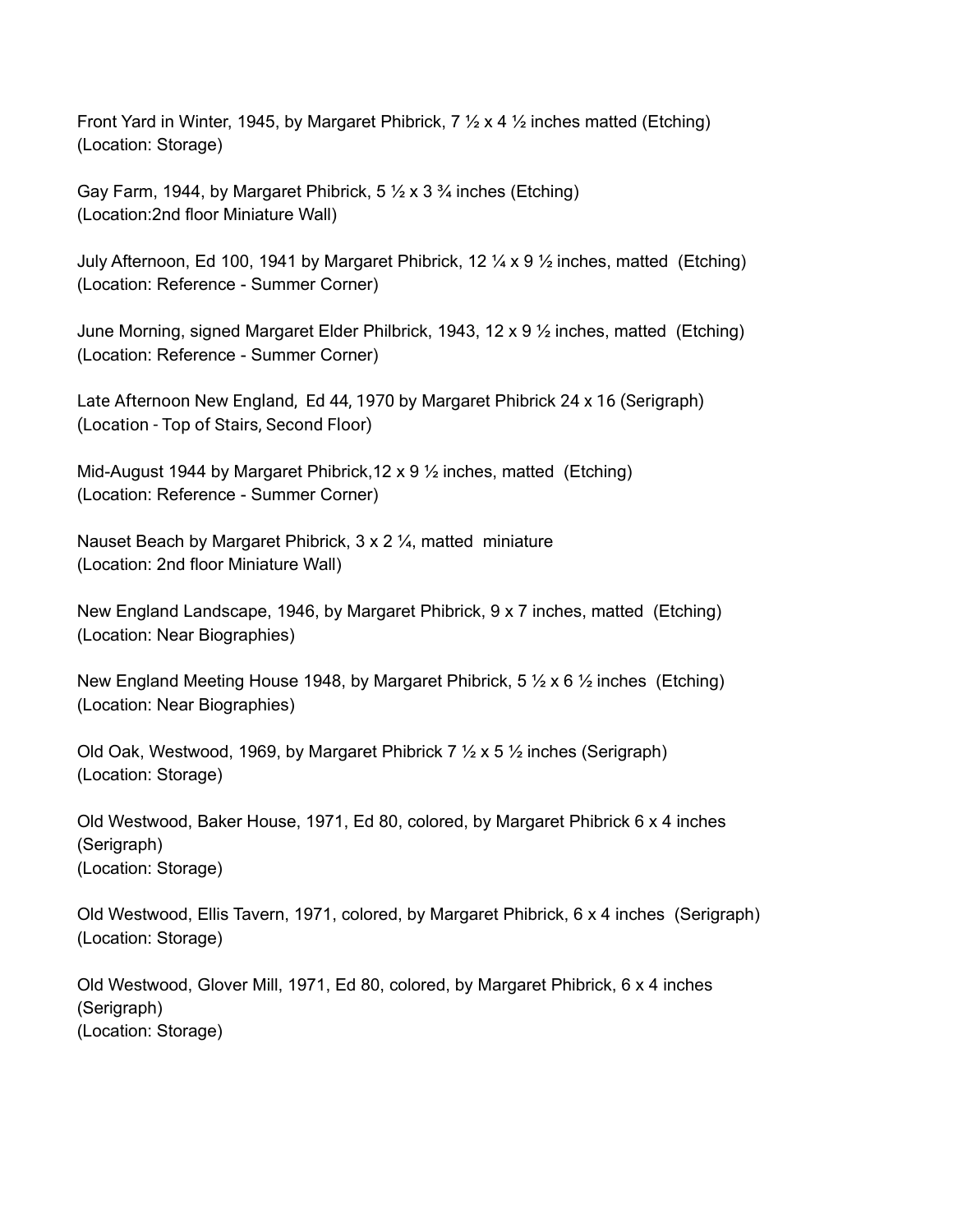Preparing for Winter by Margaret Phibrick, 5 1/2 x 4 ¼ (Location: Storage)

Seaweed and surf by Margaret Philbrick, 12 x 9, (Location: )

Sleeping Boy by Margaret Philbrick, 2 ¾ x 1 ½ miniature (Location:2nd floor Miniature Wall)

Trailing Arbutus by Margaret Philbrick, Ed 46, 15 x 11 (Location: Storage)

Under the Grapevine by Margaret Philbrick, 1 1/2 x 2 1/4 miniature (Location: 2nd floor Miniature Wall)

Up Dover Road, 1948, by Margaret Phibrick, 8 x 5 inches (Etching) (Location: )

Vermont Farmyard, 8/40, by Margaret Phibrick, 22 x 16 inches (Serigraph) (Location: Storage)

Westwood Birches, 1943 by Margaret Phibrick 14  $\frac{1}{2}$  x 11 inches (Watercolor) (Location: Storage)

Westwood Little League, 1951by Margaret Phibrick (Etching) (Location:

Westwood Oaks (Artist's Proof), 1973, by Margaret Phibrick 24 x 15 1/2 inches (Etching) (Location: Storage)

Westwood Piglets, 1950, by Margaret Phibrick, 9 ½ x 7 ½ inches (Etching) (Location: Storage)

Westwood Piglets, 1950, by Margaret Phibrick, 9 ½ x 7 ½ inches (Etching) (Location: Storage)

Westwood Willows, 1965 by Margaret Phibrick, 13 3/4 x 9 ½ (Location: Storage)

Willow in Westwood 1965, by Margaret Phibrick, 4  $\frac{1}{2}$  x 3  $\frac{1}{2}$  (Etching) (Location: Storage)